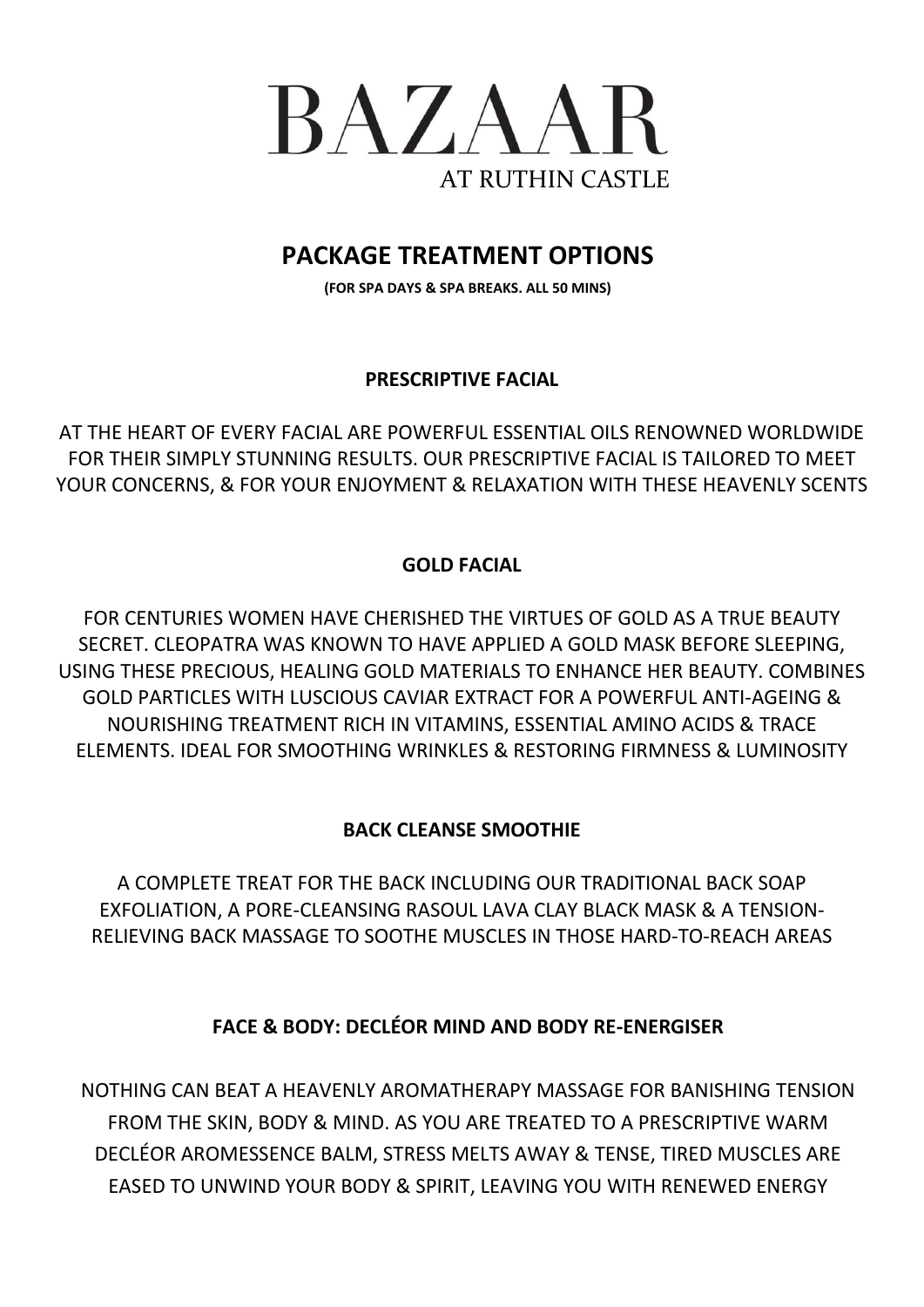# **TREATMENT MENU**

**(FOR INDIVIDUAL NON-PACKAGE SPA BOOKINGS. NOTE: SPA FACILITY ACCESS IS NOT INCLUDED)**

## **FOR THE BODY**

#### **RUTHIN SIGNATURE FULL BODY MASSAGE**

OUR EXPERT THERAPISTS WILL CREATE YOUR VERY OWN BESPOKE MASSAGE TARGETED TO YOUR INDIVIDUAL NEEDS. THIS DEEPLY RELAXING TOP-TO-TOE TREATMENT PERFORMED WITH SKIN SOFTENING OILS IS THE PERFECT WAY TO SOOTHE AND CALM AND WIND DOWN AN ACTIVE MIND; TENSION AND STRESS SIMPLY MELTS AWAY. 50 MINUTES - £70

#### **DECLÉOR FACE AND BODY RE-ENERGISER**

THE PERFECT COMBINATION FOR ULTIMATE PAMPERING AND RELAXATION THIS TREATMENT BEGINS WITH A HEAVENLY AROMATHERAPY MASSAGE FOR THE BACK, NECK AND SHOULDERS - TENSION IS EASED & TIRED MUSCLES FEEL RESTED. FOLLOWED BY A DISCOVERY FACIAL TAILORED TO YOUR SKIN'S NEEDS, YOU WILL LEAVE FEELING RENEWED, REJUVENATED & REFRESHED. 50 MINUTES - £70

#### **BACK CLEANSE SMOOTHIE**

A COMPLETE TREAT FOR THE BACK INCLUDING OUR TRADITIONAL BACK SOAP EXFOLIATION, A PORE-CLEANSING RASOUL LAVA CLAY BLACK MASK & A TENSION-RELIEVING BACK MASSAGE TO SOOTHE MUSCLES IN THOSE HARD-TO-REACH AREAS 50 MINUTES - £70

### **TIME TO BLOOM**

PREGNANCY IS A MOST WONDERFUL TIME THAT REQUIRES TREATMENTS SPECIALLY DESIGNED FOR YOU. YOU WILL ENJOY A FULL BODY MASSAGE, WITHOUT THE NEED TO LIE ON YOUR TUMMY. OUR SPECIALLY TRAINED THERAPISTS KNOW EXACTLY HOW TO WORK THOSE SORE, TIRED AND ACHING MUSCLES WHILE YOU FEEL COMPLETELY COMFORTABLE AND RELAXED. THE TREATMENT IS COMPLETE WITH A FACE AND SCALP MASSAGE LEAVING YOUR SKIN FEELING BABY SOFT ALL OVER. SUITABLE AFTER 12 WEEKS OF PREGNANCY AND FOLLOWING BABY'S ARRIVAL.

50 MINS - £70

### **AYURVEDIC RITUAL**

A RITUAL WHICH ALL ENERGIES OF THE BODY HARMONISE TO GENERATE WELLNESS. THIS UNIQUE RITUAL BENEFITS THE FLOW OF ENERGY, BRINGING DEEP RELAXTION. INCLUDES OUR AYURVEDIC SILK SCRUB, SHIRODHARA DRIZZLING OF OILS, FOLLOWED BY SPECIALIST PRESSURE POINT MASSAGE TO RELEASE BLOCKED OR NEGATIVE ENERGY

50 MINS - £70